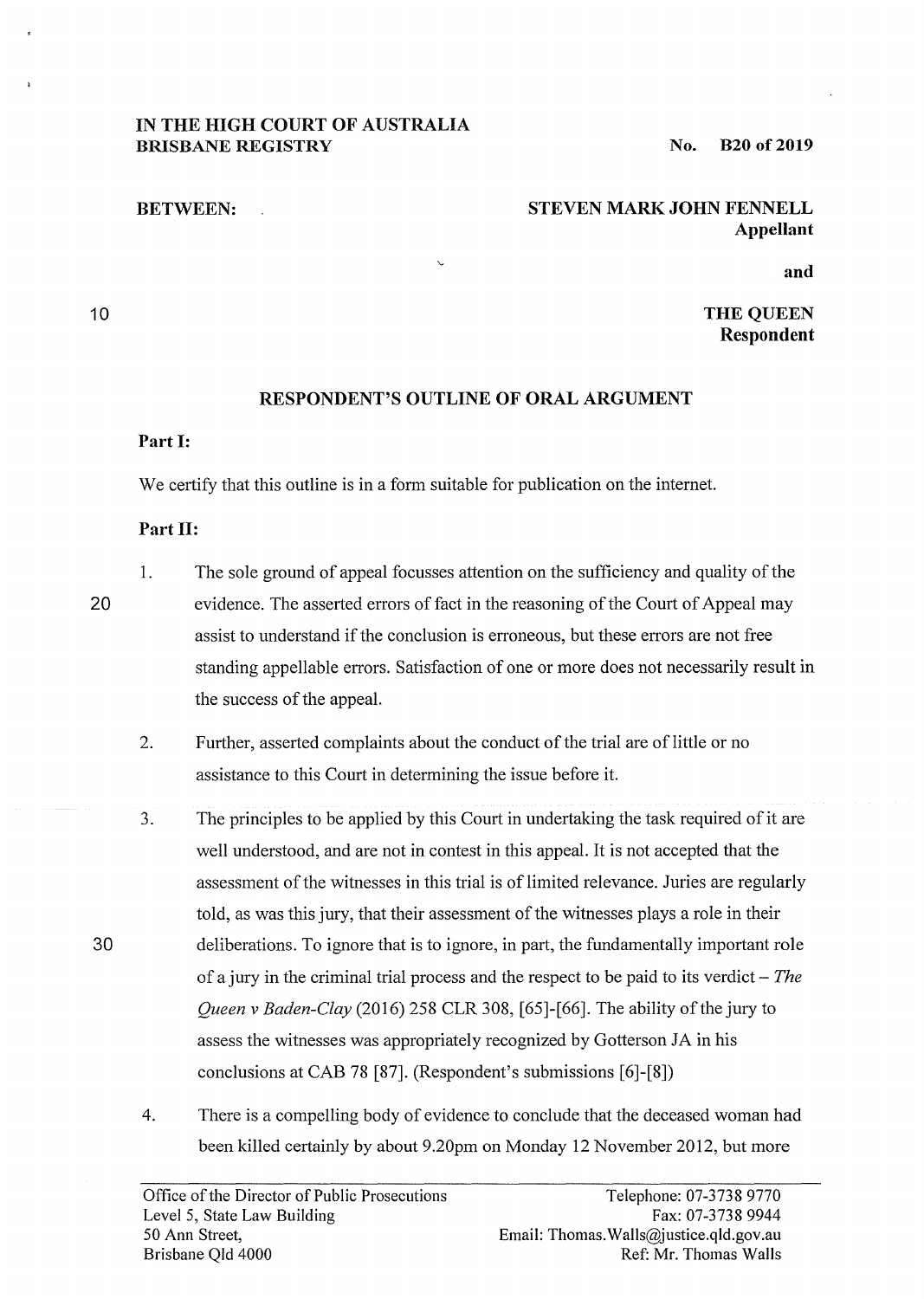likely by about 2.53pm on the same day. Once that is accepted, the body of evidence concerning witnesses hearing cars, dogs and people in the streets during the late Monday evening or early Tuesday morning becomes little more than a distraction. (Respondent's submissions [11])

- 5. The evidence of Mrs McKie and Mrs Doolan as to respectively seeing the appellant at the deceased's house at about 2.00pm and about 6.00pm was each of sufficient substance and quality to permit acceptance, although there is naturally some room to accept that neither is completely precise about the times they spoke of. (Respondent's submissions [20] - [23])
- 10 6. It is open to conclude that the deceased's house was set up to look like a burglary had occurred. A real burglar would not have any reason to do that. It is likely therefore to have been one of a select group of people who had free and ready access to the house, of which the appellant was one, in order to divert attention from him. (Respondent's submissions [33], [55])
	- 7. Although it is not accepted that the evidence linking the hammer found at Thompson's Point to the appellant is crucial to the success of the prosecution, it is accepted that the prosecution case is notably stronger if that conclusion is reached. (Respondent's submissions [46] - [47], [52])
	- 8. A close examination of the evidence of Mr and Mrs Matheson reveals there is little by way of real conflict in their evidence as to the identification of the hammer. The conclusion at CAB 78 [84] that Mr Matheson's identification of the hammer had an appealing practicality to it was justified. (Respondent's submissions [39] - [43])

20

- 9. It cannot have been an error for the Court of Appeal to not specifically consider the matters mentioned, as *obiter,* by Kirby A-CJ (as his Honour then was) in *R v Clout*  when those matters were not specifically urged on the Court, and the decision was not placed before it. Further the comments were made in respect of an identification of a vehicle which was "crucial" in leading to a conclusion of guilt; that is not this case. (Respondent's submissions [48]- [50])
- 30 10. The appellant was a heavy gambler. In the space of just under 1 hour on 12 November 2012 he lost a little over \$1200. There is nothing to suggest that this was an unusual level of gambling and the evidence reveals he was in the TAB on the 9<sup>th</sup>

-2-